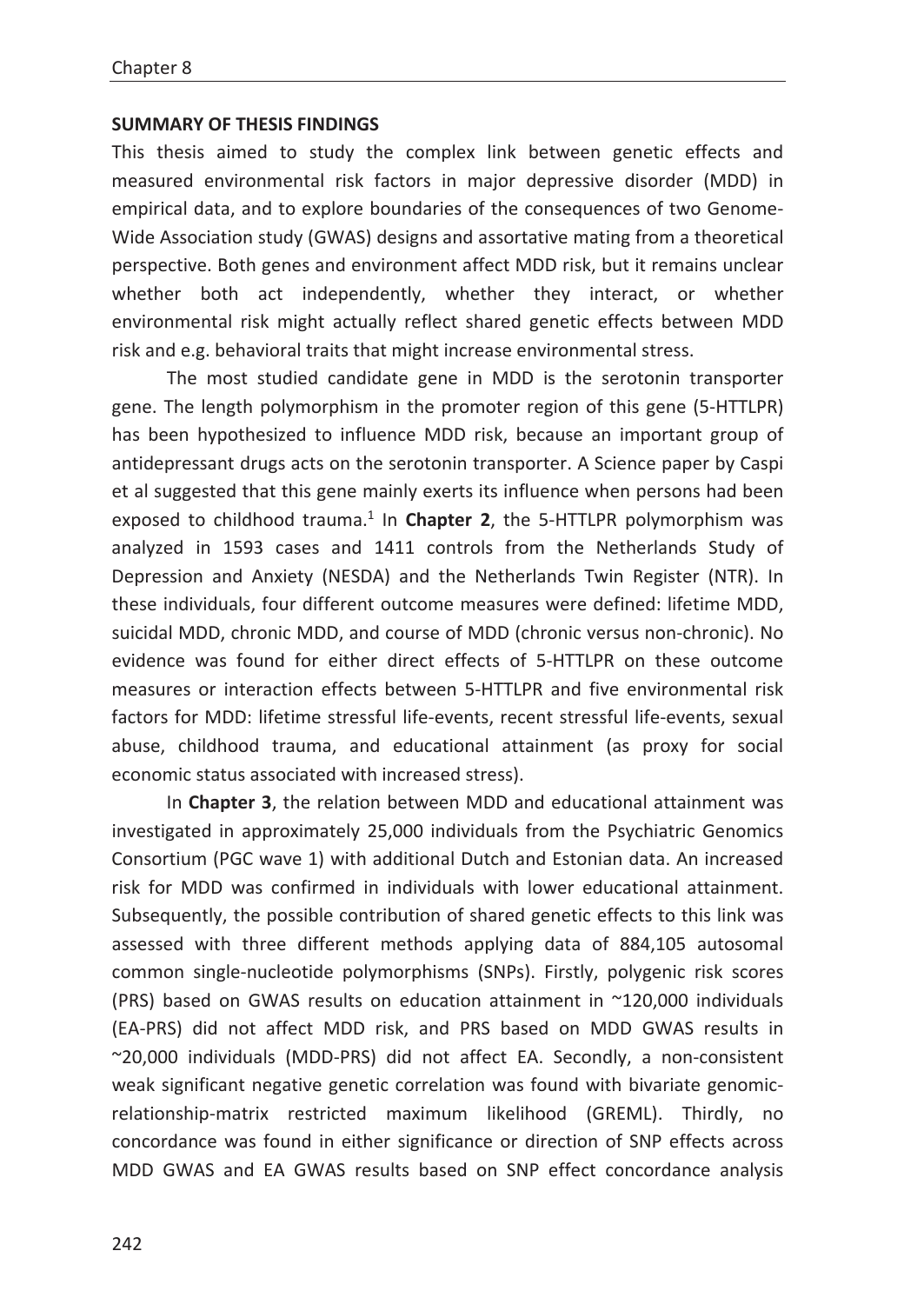(SECA). To conclude, these findings indicate that it is unlikely that shared genetic effects explain a large proportion of the link between MDD risk and lower education attainment, but a small genetic contribution to this deleterious link could not be excluded.

Up to 2014, research on gene-by-environment (GxE) interaction in MDD had mainly focused on candidate genes, such as 5-HTTLPR. However, with the emergence of MDD cohorts with genome wide SNP data, novel methods were developed that allowed to tag genome-wide genetic MDD risk with polygenic risk scores (PRS). In **Chapter 4**, PRS were constructed in 1645 cases and 340 controls from NESDA based on discovery results from the large Psychiatric Genomics Consortium (PGC wave 1). These PRS were found to have an increased impact on MDD risk in individuals exposed to childhood trauma (CT), which suggested geneby-environment interaction on a genome-wide scale. This interaction-effect was found both as departure from multiplicativity (combined impact of PRS and CT larger than the *product* of the individual effects) and as departure from additivity (combined impact larger than the *sum* of the individual effects), the latter of which has been hypothesized to be more plausible from a biological perspective.

In **Chapter 5**, the interaction between polygenic risk scores (PRS) and childhood trauma (CT) was further tested in seven cohorts from PGC (wave 2) with CT information available in 3,024 cases and 2,741 controls. CT had consistent impact across cohorts, with similar impact in males and females. However, the interaction effects were heterogeneous with a positive interaction effect in NESDA (as in Chapter 4), negative interaction effect in the Radiant-UK study, and no interaction in the other contributing five cohorts, resulting in no overall evidence for interaction between PRS and CT in MDD. The results from Chapter 5 illustrate the heterogeneity of MDD, and suggest that the results of Chapter 4 can best be interpreted as a single cohort phenomenon.

The focus was switched from analyzing empirical data to theoretic work in **Chapter 6.** Two GWAS study designs applied in the Psychiatric Genomics Consortium (PGC) were considered with respect to their power of SNP association analysis and SNP-heritability estimates (proportion of population-variance in disease-risk attributable to genome-wide common SNPs). First, parent-affectedoffspring trio data are regularly applied in the subgroups of the PGC analyzing autism spectrum disorder (ASD) and attention deficit/hyperactivity disorder (ADHD). Trio data are essential to detect *de novo* mutations, but its use may results in reduced power in association analysis and underestimation of the SNPheritability compared to analyses in case screened-control data. This difference is attributable to (i) potential oversampling of multiplex families (with more than